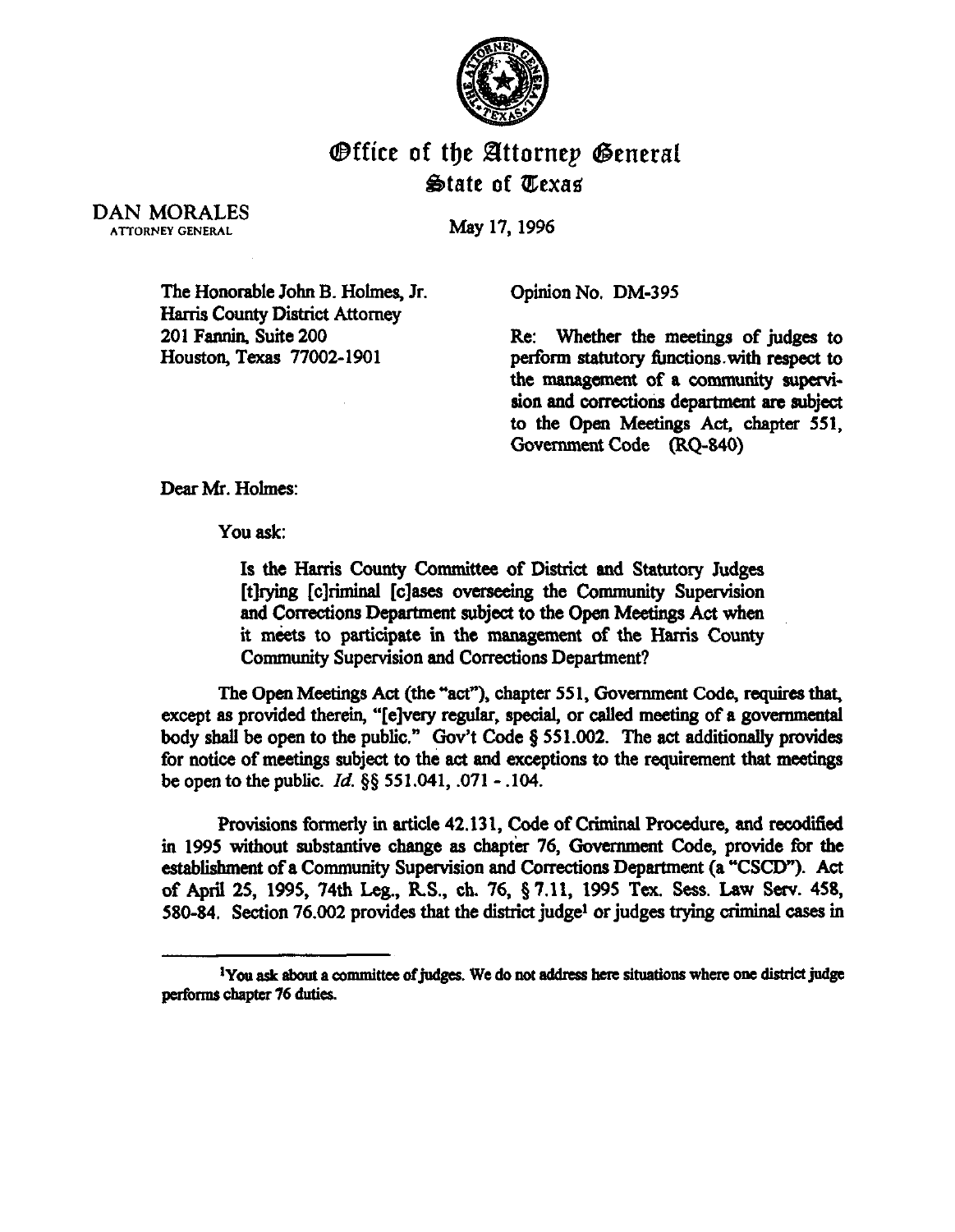each judicial district shall establish a CSCD and "employ"<sup>2</sup> district personnel as necessary to conduct presentence investigations, supervise and rehabilitate defendants placed on community supervision (formerly known as "probation"), enforce the conditions of community supervision, and staff community corrections facilities. The section also authorizes both district judges trying criminal cases and the judges of statutory county courts trying crimind cases that are served by a CSCD "to participate in the management" of the CSCD. Section 76.004 directs the district judges to appoint a director of the CSCD, who in turn "employs"<sup>3</sup> other CSCD officers and staff. In addition to county support-Gov't Code  $§$  76.008--the district judges may expend district funds to provide CSCD facilities under the conditions set out in section 76.009. The district judges may additionally authorize the expenditure of funds provided the CSCD by the Community Justice Assistance Division of the Texas Board of Criminal Justice for community corrections facilities subject to the limitations in section 76.010.

The question here is whether the meetings of the judges you ask about in connection with the CSCD are "meetings" of "governmental bodies" within the terms of and subject to the act. "Meeting" is defined in section  $551.001(4)$  of the act as deliberation of a governmental body in which public business or policy over which the govemmentsl body has supervision or control is discussed or in which formal action is taken. We think it clear that when the judges you ask about meet to establish a CSCD, appoint a CSCD director, or consider expenditures of funds for CSCD purposes they are either taking formal action or deliberating over public business within the definition of "meeting." But do the judges meeting in such context constitute a "governmental body" under the act?

"Govemmental body" under section 551.001(3) of the act means:

(A) a board, commission, department, committee, or agency within the executive or legislative branch of state government that is directed by one or more elected or appointed members;

- (B) a county commissioners court in the state;
- (C) a municipal governing body in the state;

<sup>3</sup>See *supra* note 2.

<sup>&</sup>lt;sup>2</sup>Attorney General Opinion DM-208 concluded that the provisions now in section 76.002 empowered the district judges to "compensate" but not to hire such personnel, since section 76.004 authorizes the department director, himself appointed by the district judges, to "employ" department **persoonel. Attorney General Opinion DM-208 (1993) at 5.**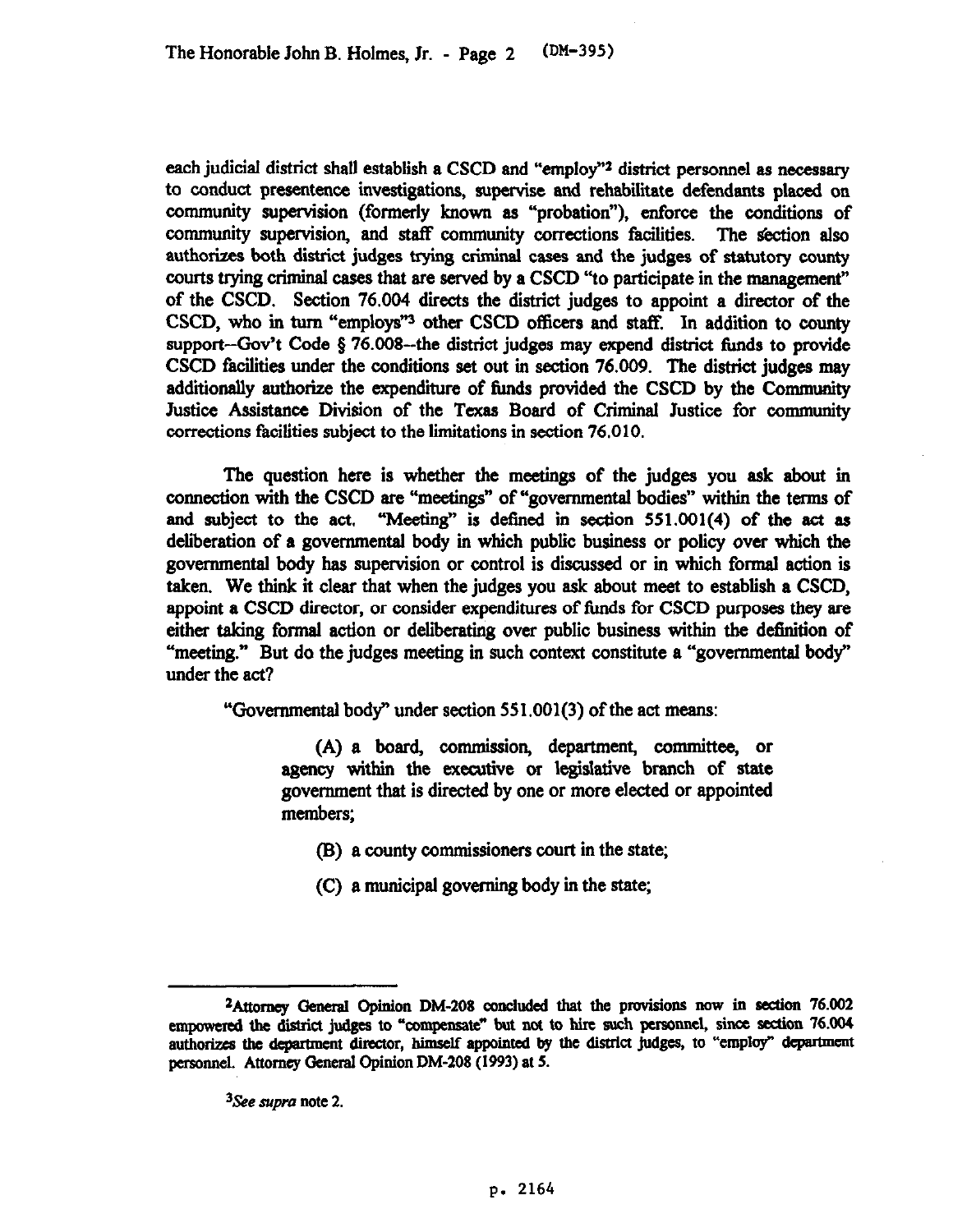(D) a deliberative body that has rulemaking or quasijudicial power and that is clsssified as a department, agency, or political subdivision of a county or municipality;

Q a school district board of trustees;

(F) a county board of school trustees;

(G) a county board of education;

(H) the governing body of a special district created by law;

(I) [certaht nonprofit water supply and wastewater companies].

In 1987, Attorney Genersl Opinion JM-740 concluded that a meeting of district judges under provisions now in Local Government Code section 84.005 to appoint a county auditor was not subject to the act because the appointing judges did not constitute a "governmental body" under any of the definitions in the act. Attorney General Opinion JM-740 (1987) at 4. The conclusion of Attorney Genersl Opinion JM-740 suggests that the meetings of judges you ask about in connection with the CSCD may not be subject to the act.

You argue that the committee of judges here, under the reading the Austin court of appeals gave the section  $551.001(3)(H)$  definition of governmental body as the governing body of a "special district" in *Sierra Club v. Austin Transportation Study Policy Advisory Committee, 746* S.W.2d 298 (Tex. App.-Austin 1988, writ denied), is a governmental body under that provision and that their meetings are therefore subject to the requirements of the act. The Sierra *Club court ruled* that *the Austin* Transportation Study Policy Advisory Committee ("ATSPAC"), a seventeen-member committee consisting of state, county, regional, and municipal public officials, created pursuant to federal law to enable federal, state, and local cooperation in highway planning, was a governing body of a "special district" under the definition of "governmental body" now set out in section 551.001(3)(H) of the act. The court quoted the following broad definition of "special district" in *Black's Law Dictionary*:

> A limited governmental structure created to bypass normal borrowing limitations, to insulate certain activities from traditional political influence. to allocate timctions to entities reflecting particular expertise, to provide services in otherwise unincorporated areas, or to accomplish a primarily local benefit *or* improvement, e.g., parks and planning, mosquito *control,* sewage removal.

**BLACK'S LAW DETIONARY 1253 (5th ed. 1979).**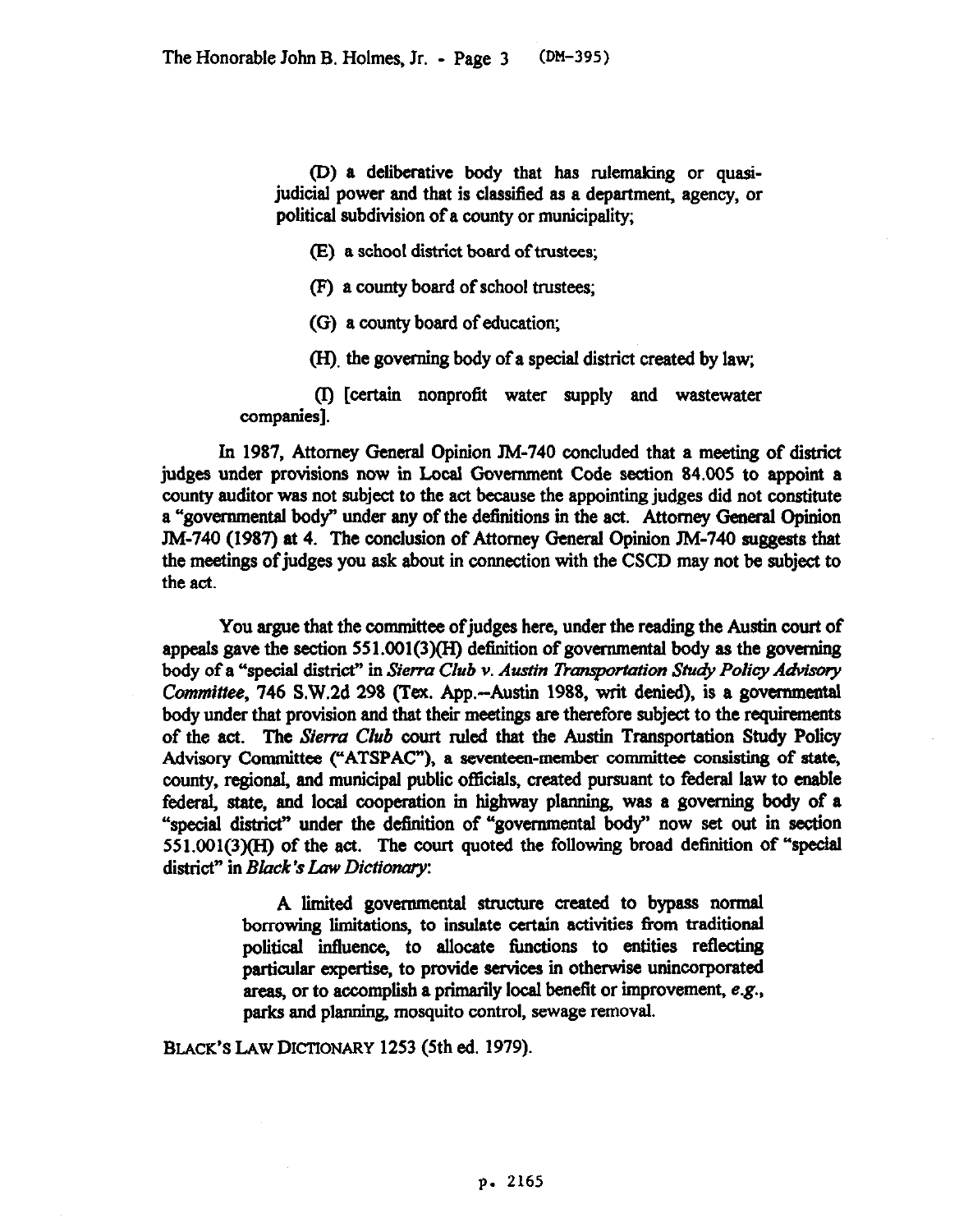Emphasizing the importance of the decision-making function of ATSPAC in determining highway development in the central Texas area and tinding that ATSPAC was designed to "accomplish a primarily local benefit or improvement," in the words of the *Black's* definition of "special district," the court stated that ATSPAC was "just the sort of body the Open *Meetings* Act was designed to govem." *Sierra Club, 746* S.W.Zd at 301. It concluded that ATSPAC should be considered as the governing body of a "special district" within the definition of "governmental bodies" subject to the act. See generally Attorney General Opinion JM-1185 (1990) at 7. We agree that the reading the *Sierra Club* court gave the "special district" component of the act's definition of "governmental body" is broad enough to include the committee of judges you ask about here. The CSCD it manages is territorially limited to the judicial district, thus of a local nature, per the *Black's* definition of "special district" relied on in Sierra Club; and its control over the CSCD directorship and CSCD finances, as well as its general managerial function with respect to the CSCD. makes it, we think, a *"'governing* body" of such special district within the act's definition.

We note at this juncture that it could be argued that the judges' meetings here are "within the judicial branch of state government" and therefore not covered by the act. Again, section 551.001(3)(A) provides that a committee "within the executive or legislative branch of state government" is a "governmental body" subject to the act, arguably implying that a committee within the *judicial* branch of state government was not intended to be covered. This result would be consistent with Attorney General Opinion JM-740, which dealt with district judges' meetings to appoint a county auditor, although the rationale that. such judges' meetings were ones within the judicial branch of state govermnent and therefore excluded from the act's coverage was not expressly given in that opinion. However, a 1984 San Antonio court of appeals case in the analogous area of open records law, *Benavides v. Lee, 665* S.W.2d 151 (Tex. App.-San Antonio 1983, no writ), suggests to us that a court would probably not find such argument persuasive.

*Benavides* dealt with the question whether the specific exclusion of the "judiciary" from govemmentsl bodies subject to the Open Records Act, now in section 552.003(1)(b), Government Code, excepted resumes of applicants for the position of juvenile probation officer in the hands of a juvenile board composed of members of the *judiciary* and the county judge. The Open Records Act, which provides, with certain exceptions, for public access to records of "governmental bodies" is codified as chapter 552, Government Code. Finding that the board's selection of a probation officer "is simply part of the Board's administration of the juvenile probation system, not a judicial act by a judicial body," and stating that the "judiciary exception" under the act "must not be extended to every governmental entity having any connection with the judiciary," the *Benavides court* held the board a governmental body subject to the act, thus requiring public release of the requested record. *Id.* at 152; see *also,* e.g., Open Records Decisions Nos. 417 (1984) at 1, 527 (1989) at 3 (relying on *Benavides*).